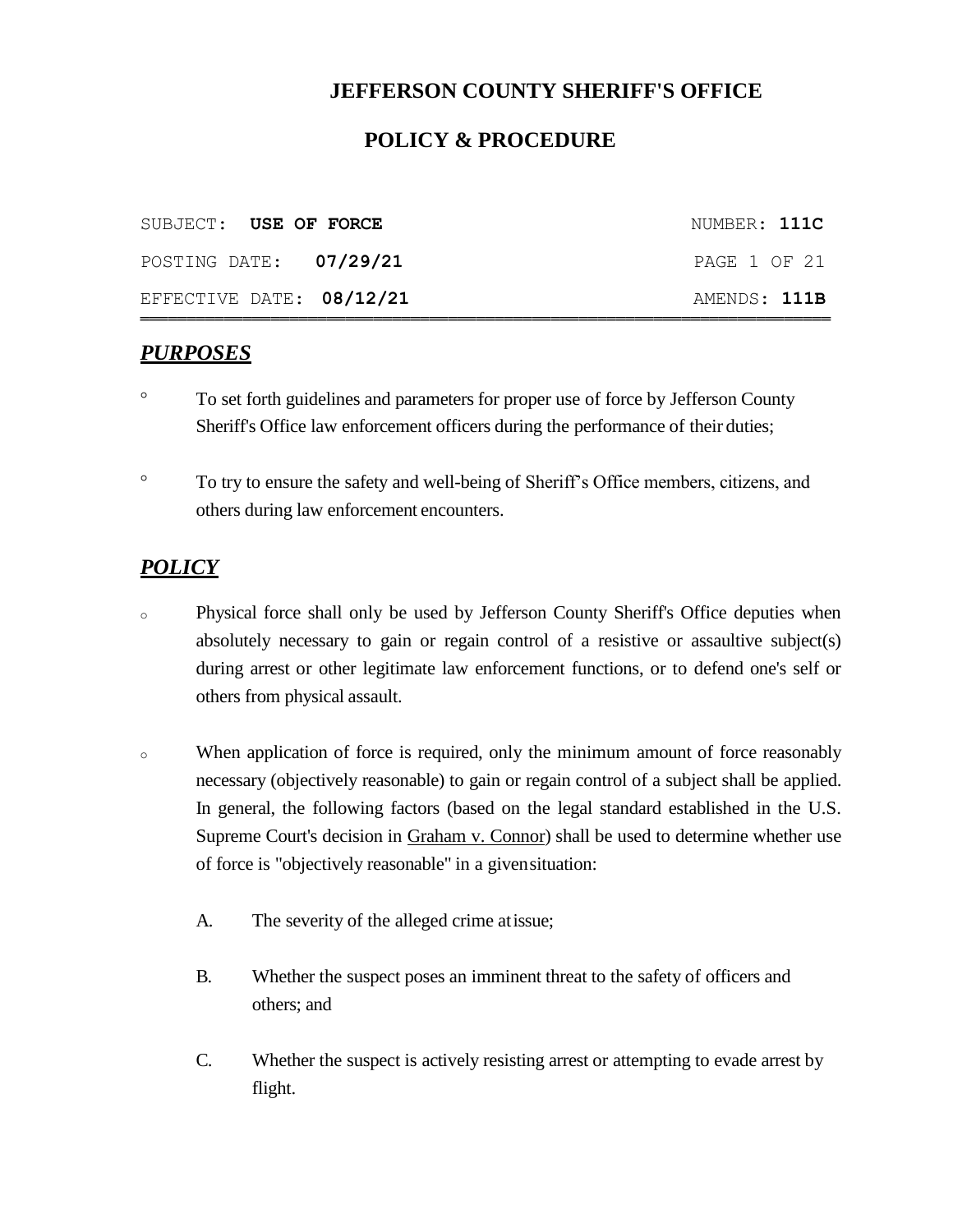- <sup>o</sup> Application of force shall be done in conformance with basic principles and techniques of Wisconsin's system of Defensive and Arrest Tactics (DAAT), as instructed during basic (recruit) training of deputies as well as the Jefferson County Sheriff's Office Field Training Officers Program (F.T.O. Program). Use of force options available shall be those delineated under intervention option's which is in compliance with the DAAT system (copy attached, *Disturbance Resolution Model*).
- <sup>o</sup> Deputies shall attempt to gain compliance from a subject or subjects through use of nonphysical force options (presence and dialogue) whenever possible. This may include attempts to gain compliance through the threat (ultimatum) to apply physical force unless compliance is achieved and/or a "show offorce."
- <sup>o</sup> Physical force options (control alternatives, protective alternatives, and deadly force) may be applied when a non-physical force option has proved ineffective or would clearly be ineffective in a given situation in order to gain or regain control.
- <sup>o</sup> Non-deadly force (see *DEFINITIONS* below) shall be applied in all situations in which force is deemed necessary, except in those circumstances where application of deadly force is justified, as indicated below.
- <sup>o</sup> Deadly force (see *DEFINITIONS* below) shall only be applied when necessary to prevent death or great bodily harm to one's self or others. Deadly force may only be used if the criteria for imminent threat of death or great bodily harm are present, and only when no other alternative seems reasonably possible to prevent infliction of death or great bodily harm. Before applying deadly force in any situation, a deputy shall, to the greatest extent possible in that situation, attempt to identify himself/herself, order the suspect to desist from the unlawful activity, and threaten to use deadly force if the lawful order is not obeyed.
- <sup>o</sup> Use of deadly force to stop a fleeing felon (or suspected felon) is only permissible under specified conditions and guidelines (as delineated in procedural steps below).
- <sup>o</sup> Warning shots shall not be used.
- <sup>o</sup> Application of any level of force must de-escalate to a force level sufficient to maintain control and physical force should be discontinued when resistance ceases or when the incident is under control.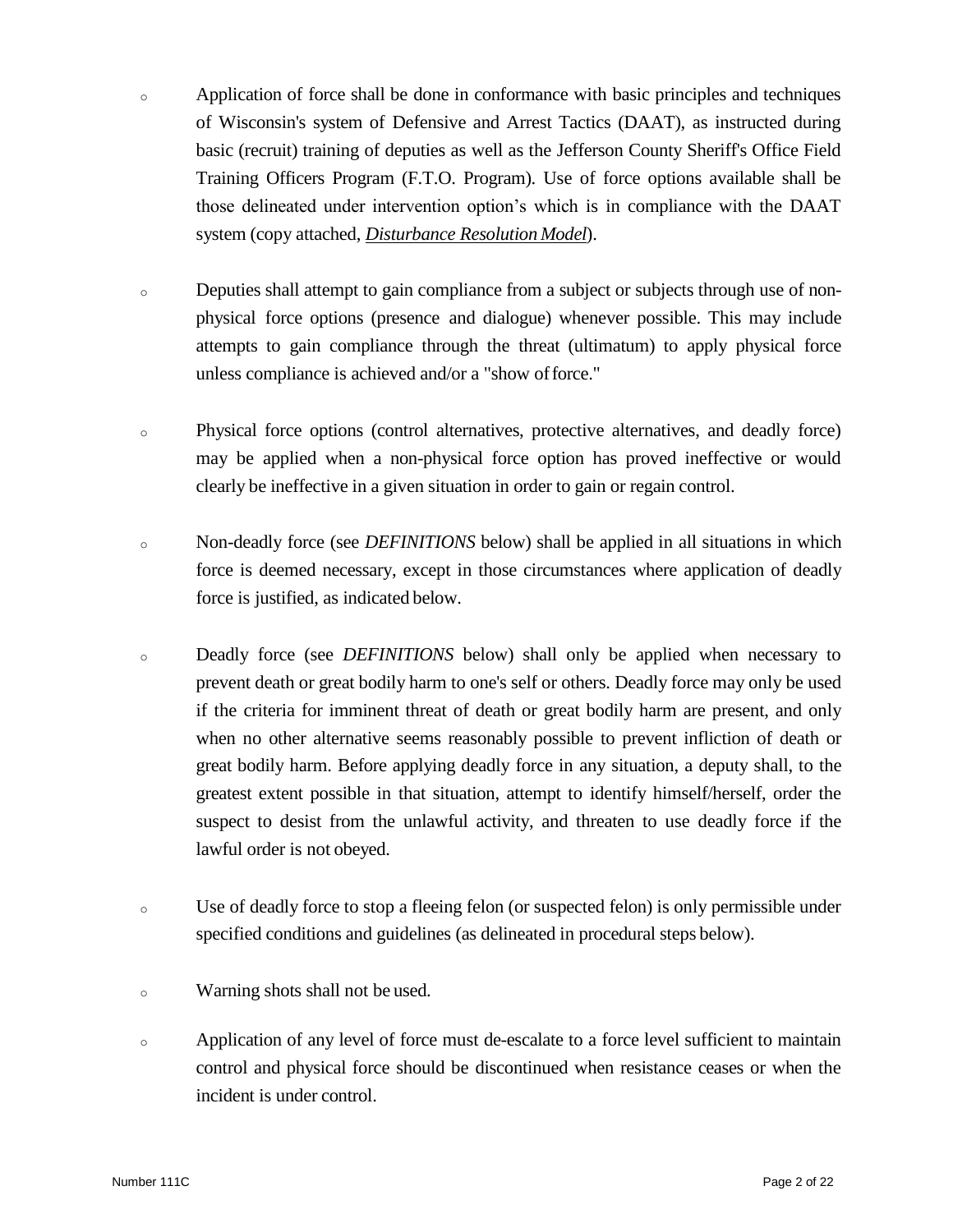- <sup>o</sup> Application of physical restraints, such as handcuffs, following gaining of control of a subject shall not be considered use of force. Instead, such application of physical restraints shall be considered stabilization of the subject to prevent further resistance and/or injury to the subject orothers.
- <sup>o</sup> There shall be appropriate follow-through to all situations involving application of physical force. Such follow-through shall include stabilization of the subject(s); monitoring of subject(s) for injuries, provision of appropriate medical assessment and care (including first aid); searching of subject(s) for weapons, contraband or evidence; escort of subject(s) to a squad car or other location; transportation of subject(s) to an appropriate location; and turnover of subject(s) to another law enforcement officer or agency. Restraints shall be removed at the appropriate time, generally upon turnover to another law enforcement officer or agency or when the subject has been brought to the Jefferson County Jail or other detention facility.
- <sup>o</sup> All incidents involving use of physical force shall be properly documented. The "Use of Force Report" shall be completed and submitted to the shift Sergeant and the Patrol Captain.
- <sup>o</sup> Sheriff's Office supervisory staff shall review all use of force reports to ensure compliance with policy. Incidents involving force at the point of control alternatives (decentralizations or higher) or any protective alternatives will be reviewed by a "Use of Force Committee" or a Supervisor with the training, experience, and background to properly evaluate the use of force incident. A use of deadly force involving a firearm will be reviewed as outlined in the officer involved shooting policy. Incidents of apparent non-compliance with policy shall result in appropriate follow-up action, which may involve training, counseling, or other action.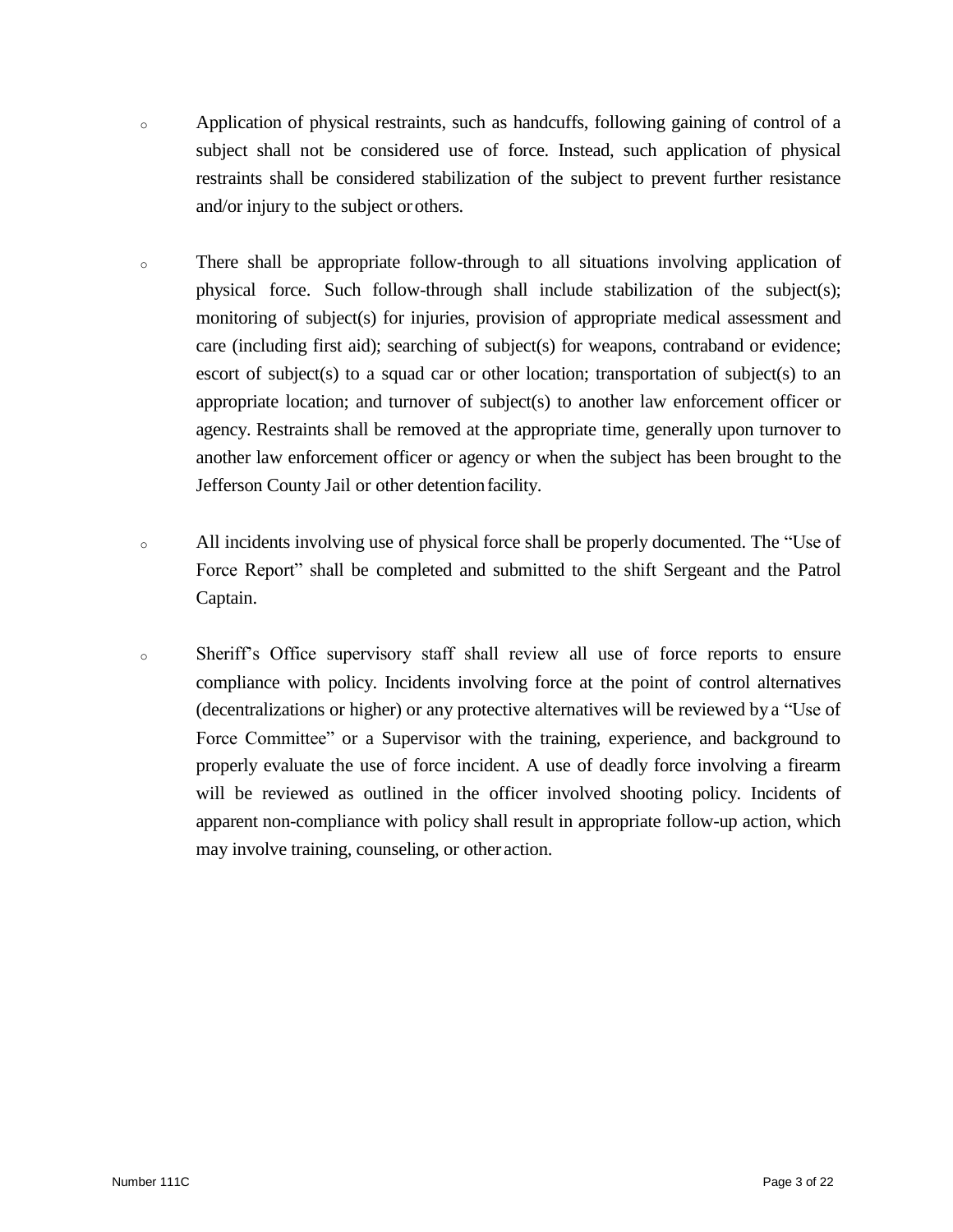# *DEFINITIONS*

### *ACTIVE RESISTANCE*

Behaviors that physically counteract an officer's attempts to control a subject and which pose a risk of harm to the officer, subject, and/or others. Examples of active resistance include attempting to pull away from the officer's grasp, running away, getting up after being directed to the ground and soon.

#### *ASSAULTIVE BEHAVIOR*

An individual's direct actions generate bodily harm to the officer(s) and/or another person(s).

#### *CHOKE HOLD*

A physical maneuver that restricts an individual's ability to breathe for the purposes of incapacitation.

#### *DEADLY FORCE*

Deadly force is defined as the intentional use of a firearm or other instrument that creates a high probability of death or great bodilyharm.

#### *DE-ESCALATION*

The determination that the necessity for using force and the level of force used is based upon the officer's evaluation of the situation in light of the totality of the circumstances known to the officer at the time the force is used and upon what a reasonably prudent officer would use under the same or similar situations.

#### *DEFENSE AND ARREST TACTICS*

This is a system of verbalization skills coupled with physical alternatives. It is the specific system formulated, approved, and governed by the State of Wisconsin Training and Standards Bureau.

#### *ELECTRONIC CONTROL DEVICE (ECD)*

A less lethal force weapon utilized by trained personnel that causes Electro-Muscular Disruption (EMD) to a combative or potentially combative subject. The use of this device is intended to incapacitate the subject with a minimal potential for causing death or great bodily harm.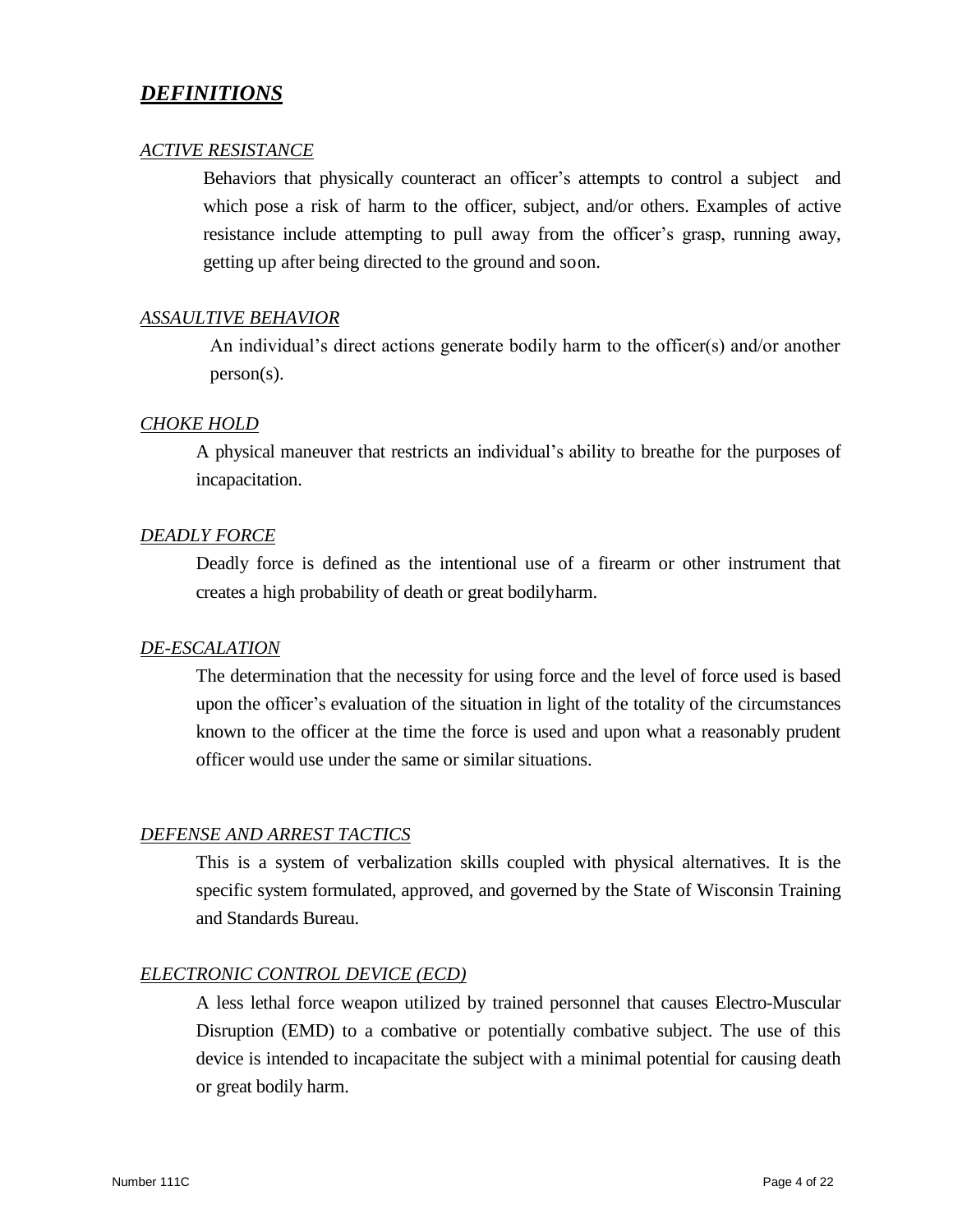#### *EXCESSIVE FORCE*

An intentional use of unreasonable physical force done in a sadistic or malicious manner. The application of which exposes an officer to civil suit, criminal liability, discipline or any/all of the above.

#### *GREAT BODILY HARM*

"Great bodily harm' means bodily injury which creates a substantial risk of death, or which causes serious permanent disfigurement, or which causes a permanent or protracted loss or impairment of the function of any bodily member or organ or other serious bodily injury

#### *INTERVENTION OPTIONS*

Trained techniques recognized in the DAAT system. These techniques may include additional techniques trained and authorized by the Jefferson County Sheriff's Office.

#### *KINETIC ENERGY IMPACT PROJECTILES*

Flexible or non-flexible projectiles, which are intended to incapacitate a subject with a minimal potential for causing death or great bodily harm, when compared to conventional projectiles.

# *LESS LETHAL FORCE PHILOSOPHY*

A concept of planning and force application, which meets operational objectives, with less potential for causing death or great bodily harm than conventional police tactics.

#### *NON-DEADLY FORCE*

An amount of force that under normal circumstances might cause bodily harm but would not be expected to result in great bodily harm or death.

#### *NON-PHYSICAL FORCE*

Force which does not involve physical contact. According to Wisconsin's system of Defensive and Arrest Tactics (DAAT), this includes the modes of presence and dialogue.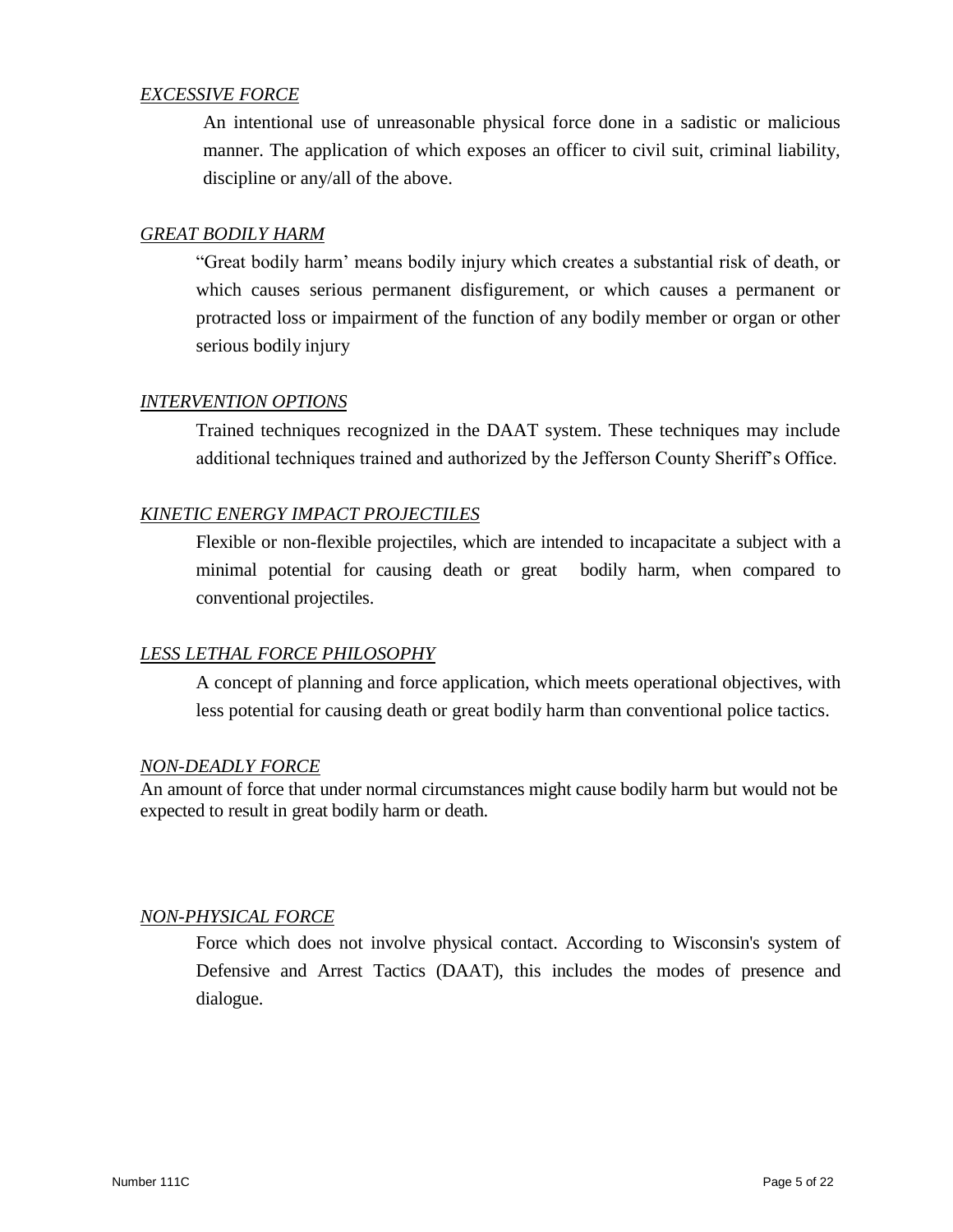#### *PASSIVE RESISTANCE*

Non – compliant, but non-threatening, behavior. An example would be a person who refuses to get out of a car when ordered to do so. The person is not fighting – he or she is simply not complying with orders. Protestors often use passive resistance as a political tactic, staging "sit-ins" to advance their agendas.

#### *PHYSICAL FORCE*

Force which involves physical contact. According to Wisconsin's system of Defensive and Arrest Tactics (DAAT), this includes the modes of *control alternatives, protective alternatives, and deadly force.*

#### *REASONABLY BELIEVES*

Means that an ordinary, prudent and reasonably intelligent Deputy believes that a certain fact situation exists and such belief is reasonable under the circumstances known to the officer at the time the officer acted.

#### *REASONABLE FORCE*

A physical act by a Deputy in the performance of duty when it is used to accomplish a legitimate law enforcement goal and the level of force used is reasonable considering all the facts and circumstances known to the Deputy at the time of the incident.

#### *VASCULAR NECK RESTRAINT*

A technique that can be used to incapacitate individuals by restricting the flow of blood to the brain.

#### *WARNING SHOTS*

Discharge of a firearm for the purpose of compelling compliance from an individual, but not intended to cause physical injury.

# *PROCEDURES*

# *A. JUSTIFICATION FOR APPLICATION OF FORCE*

1. As indicated in above policy statement, use of force by deputies of the Jefferson County Sheriff's Office is justified in order to gain or regain control of a resistive or assaultive subject(s) during arrest or other legitimate law enforcement situation. Use of force may also be justified to defend oneself or another person or persons.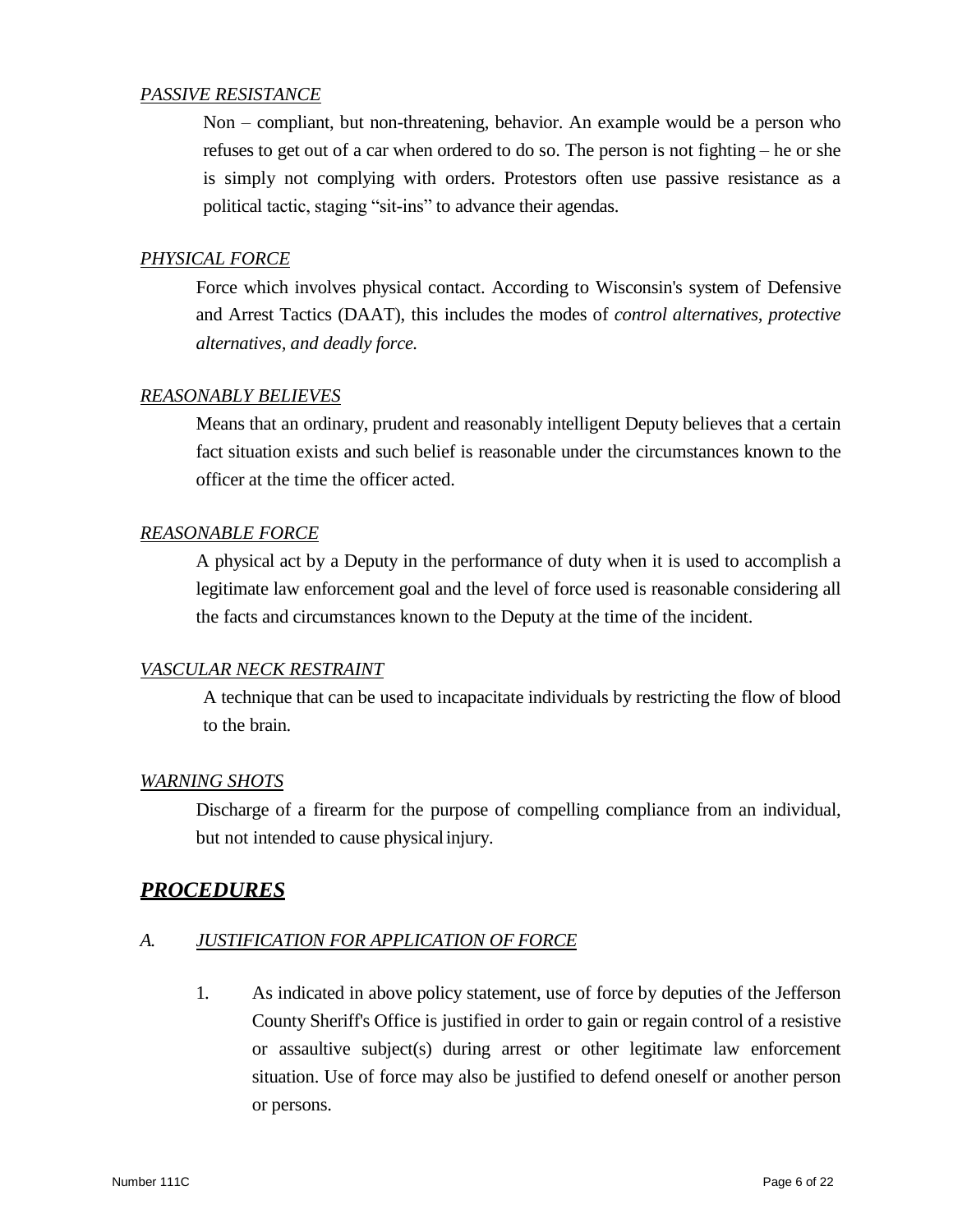- 2. Deputies will never use physical force against a subject or subjects for any of the following reasons:
	- a. In response to verbal provocation alone that is, in response to something that a subject has said or threatened. This includes derogatory, racist, sexist, or other unwelcome remarks;
	- b. To retaliate or "get back" at a subject for something which the subject has said or done;
	- c. To "teach a lesson" to a subject for anyreason.

# *B. USE OF NON-PHYSICAL FORCE*

- 1. Deputies will attempt to use non-physical force options to include presence and dialogue - to gain control of or compliance from a subject or subjects whenever possible. The techniques for doing so are based on Professional Communication Skills (PCS) as taught in staff training, including the Jefferson County F.T.O Program and in-service training programs.
- 2. Deputies will attempt to avoid the necessity for application of physical force, through use of presence and dialogue, whenever possible, by applying the following guidelines:
	- a. Always address subjects in a polite and respectful manner, using such terms as "sir" and "ma'am," to the greatest extentpossible.
	- b. When trying to persuade a subject to comply with an order or directive, try to appeal to his or her sense of what is in his/her best interests. This may involve pointing out to the subject what the possible results of a physical force confrontation could be (assaulting an officer, resisting arrest, etc.). When that does not work to gain compliance, it is appropriate to issue direct and specific ultimatums as to the results of continued non-compliance.
	- c. When possible, wait out a situation. That is, after talking to a subject, give him or her a little time to calm down and think about complying, before using physical force to gain control.
	- d. When feasible, use a "show of force" to persuade a subject or subjects to comply. This may include the presence of one or more other law enforcement officers on the scene. A specific type of "show of force" which is sometimes effective to display is oleoresin capsicum (O.C., Electronic Control Devices, or Less Lethal weapons, so that there is an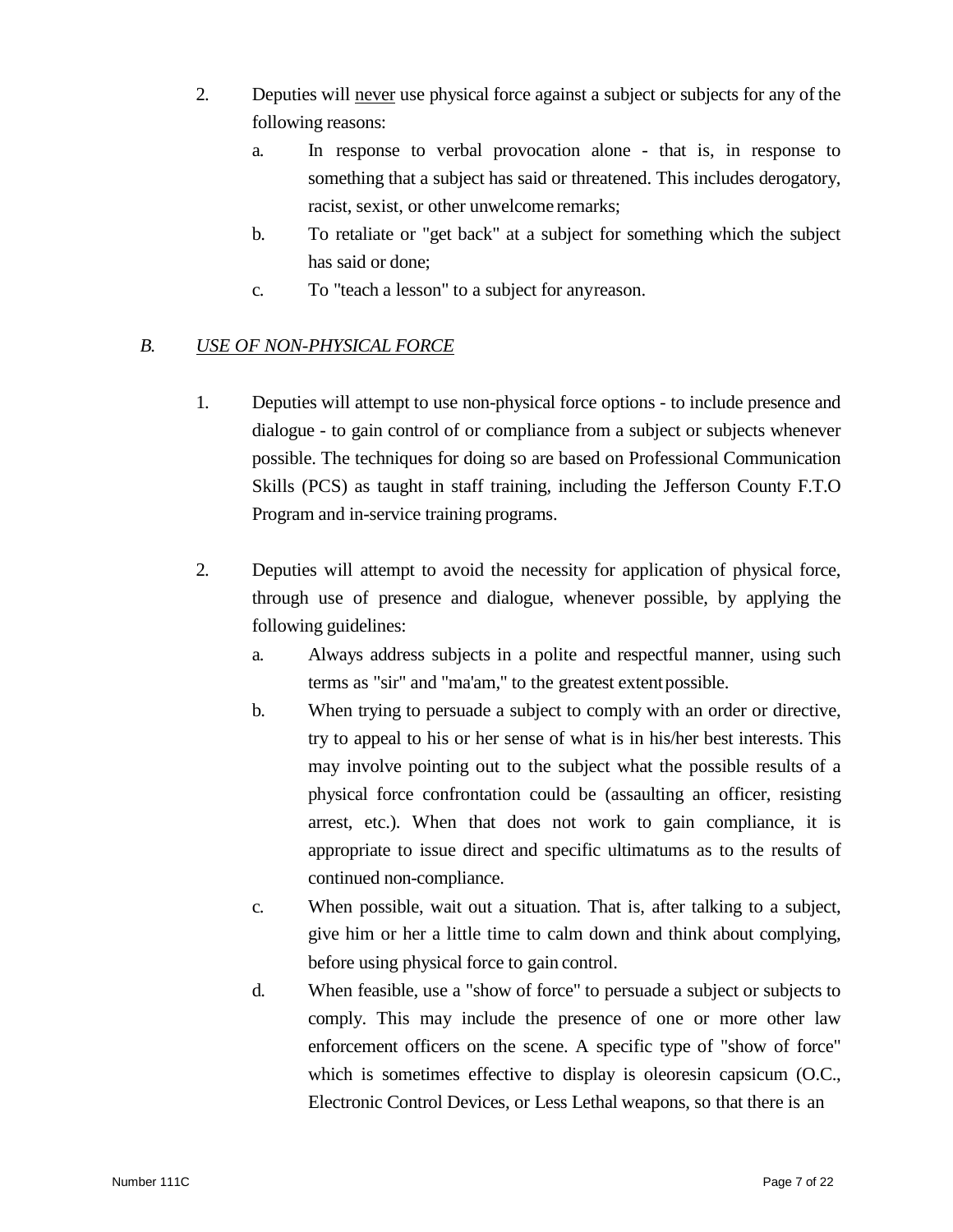implied threat to the subject that it will be used against him or her if compliance is not forthcoming. This may be accompanied by a verbal indication that the O.C., ECD, or Less Lethal will be used if necessary.

# *C. USE OF PHYSICAL FORCE: GENERAL PRINCIPLES*

If non-physical force options (presence and dialogue) have proven ineffective in gaining or regaining control of a resistive or assaultive subject or subjects, the application of physical force may be necessary in order to accomplish legitimate law enforcement objectives. In regard to application of physical force, deputies will keep the following general principles in mind:

- 1. All use of physical force will be based on the principles and techniques learned during DAAT training, including application of the **RESPOND MODEL,** *THE CONTROL PROCESS***:** *A DISTURBANCE RESOLUTION MODEL*, and the **INTERVENTION OPTIONS**. Specifically, in regard to *THE CONTROL PROCESS*, deputies will observe the basic steps in this model when attempting to handle any potential use of force situation. These stepsinclude:
	- a. *APPROACH CONSIDERATIONS*: decision-making as to whether force is justified, tactical deployment, and tactical evaluation to determine the level of force to use in a given situation, when use of force is justified;
	- b. *INTERVENTION OPTIONS*: determination of an appropriate force level to use, when use of force is justified, based upon the force options listed under INTERVENTION OPTIONS;
	- c. *FOLLOW-THROUGH CONSIDERATIONS*: steps taken after a use of force incident to ensure proper security and care of subject(s) andothers.
- 2. Once a deputy has determined that there is justification for the use of physical force, he or she must then determine the appropriate level of force to apply. In making this determination, a deputy will attempt to use a force level which seems to be "objectively reasonable" in the given situation, using the criteria delineated in the above policy statement. In so doing, a deputy will consider the following tactical evaluation factors, as part of *APPROACH CONSIDERATIONS*: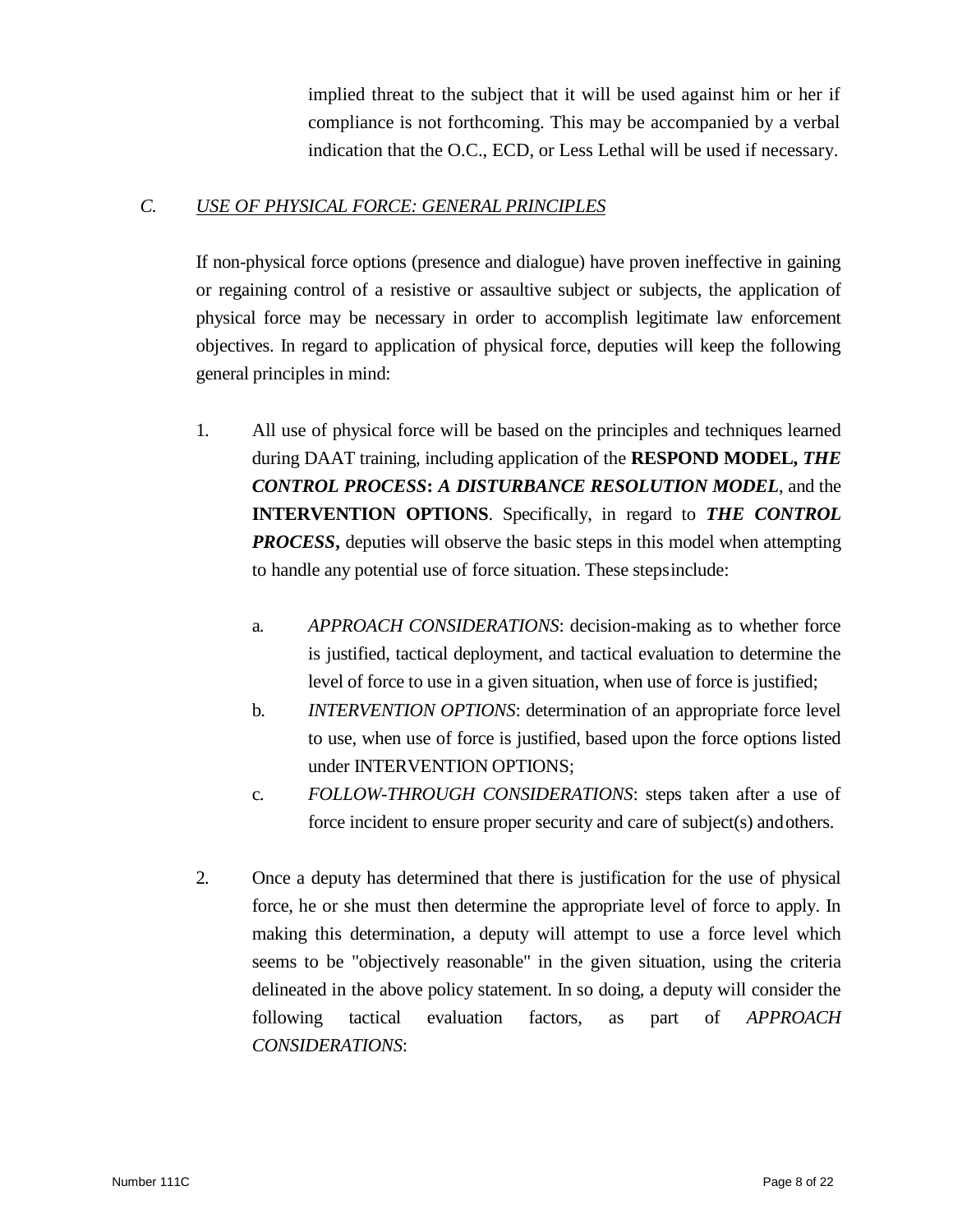- a. The amount of force which the subject(s) threatens or actually uses, including whether or not the subject(s) has aweapon;
- b. Reasonable perception of the danger, taking into account the relative abilities of both him/herself and the subject(s) to inflict harm to defend one's self. Some factors to consider when determining reasonable perception of danger include:
	- 1) Age of deputy and subject(s);
	- 2) Size differences or Relative Strength;
	- 3) Difference in skill levels;
	- 4) Multiple subjects;
	- 5) Presence of injuries;
	- 6) Exhaustion;
	- 7) Extent to which back-up help from other law enforcement officers is readily available or not available;and
	- 8) Special knowledge of the subject.
	- 9) Sudden assault and your physical positioning.
- c. Whether the suspect is actively resisting arrest or attempting to evade arrest by flight.
- 3. Based on these factors, deputies will try to apply the lowest level of physical force possible in a given situation to accomplish a law enforcement objective. The trained techniques are listed under Intervention Options. However, deputies may escalate rapidly through Intervention Options on initial and evolving assessment of threat from a subject or subjects, or may use a higher force level to begin with if it is clearly apparent that a lesser force level would be ineffective to accomplish the objective. In particular, a deputy may consider any or all of the following factors in determining whether to escalate, perhaps very rapidly, through INTERVENTION OPTIONS:
	- a. Imminent Danger: A deputy responding to a call where he/she has reason to believe that the subject to be encountered may be armed must be prepared to move from the level of dialogue directly to the level of deadly force, as the situation dictates;
	- b. Special Knowledge: Knowledge of a subject's physical or fighting skills or violent tendencies during encounters with police, etc.;
	- c. Injury / Exhaustion: This refers to a situation in which a deputy, having been injured in a confrontation, but still obliged to control the subject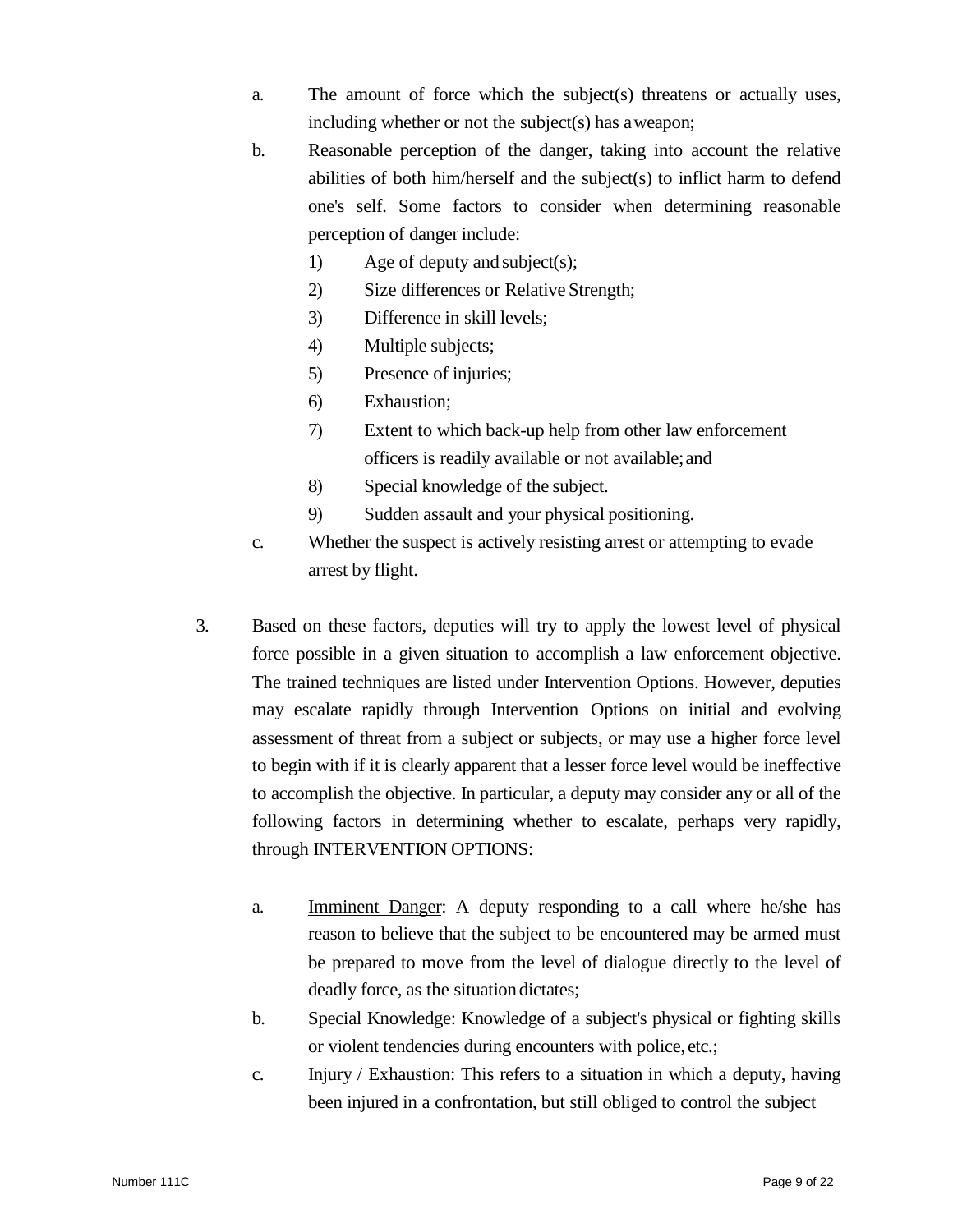and circumstance, may need to use a higher force level than if he/she were not injured or exhausted;

- d. Proximity of Subject to Deputy's Firearm: In a situation in which a subject seems to have access to a deputy's firearm, the deputy may need to use greater amounts of force to protect thatfirearm;
- e. Ground Fighting: Because a deputy's ability to control a resistive subject is greatly minimized when the deputy is on the ground, a deputy may need to use more force to control a subject when he/she is engaged in ground fighting.
- 4. Once the application of force has resulted in gaining or regaining of control, deputy will reduce force applied to a level sufficient to maintain control, and will cease all application of force as soon as the subject has ceased resisting and has been stabilized and control has been achieved. If the subject then resumes resistance, force may be re-applied as necessary toregain control.
- 5. Additionally, deputies will observe the following general principles in regard to application of force:
	- a. It is appropriate to disengage from a dangerous situation when possible, rather than have a physical confrontation. To "disengage" means to physically move away from a situation where one cannot establish control or has lost control. A deputy can disengage temporarily, so that he or she can re-evaluate the situation and perhaps summon additional resources before engaging the subject(s); or disengage entirely, at least for a while.
	- b. When possible, it is more effective to use a multiple officer response rather than to try to deal with a subject one-to-one. This minimizes the likelihood of injury to deputies and subjects.
	- c. During a confrontation, always observe good weapon control techniques. (If you bring O.C. aerosol spray or ECD's into a situation, guard it carefully so that subjects have minimum opportunity to take it from you.)
- 6. Duty to intercede and report:
	- a. Any deputy present and observing another law enforcement officer or a member using force that is clearly beyond that which is objectively reasonable under the circumstances shall, when in a position to do so, intercede to prevent the use of unreasonableforce.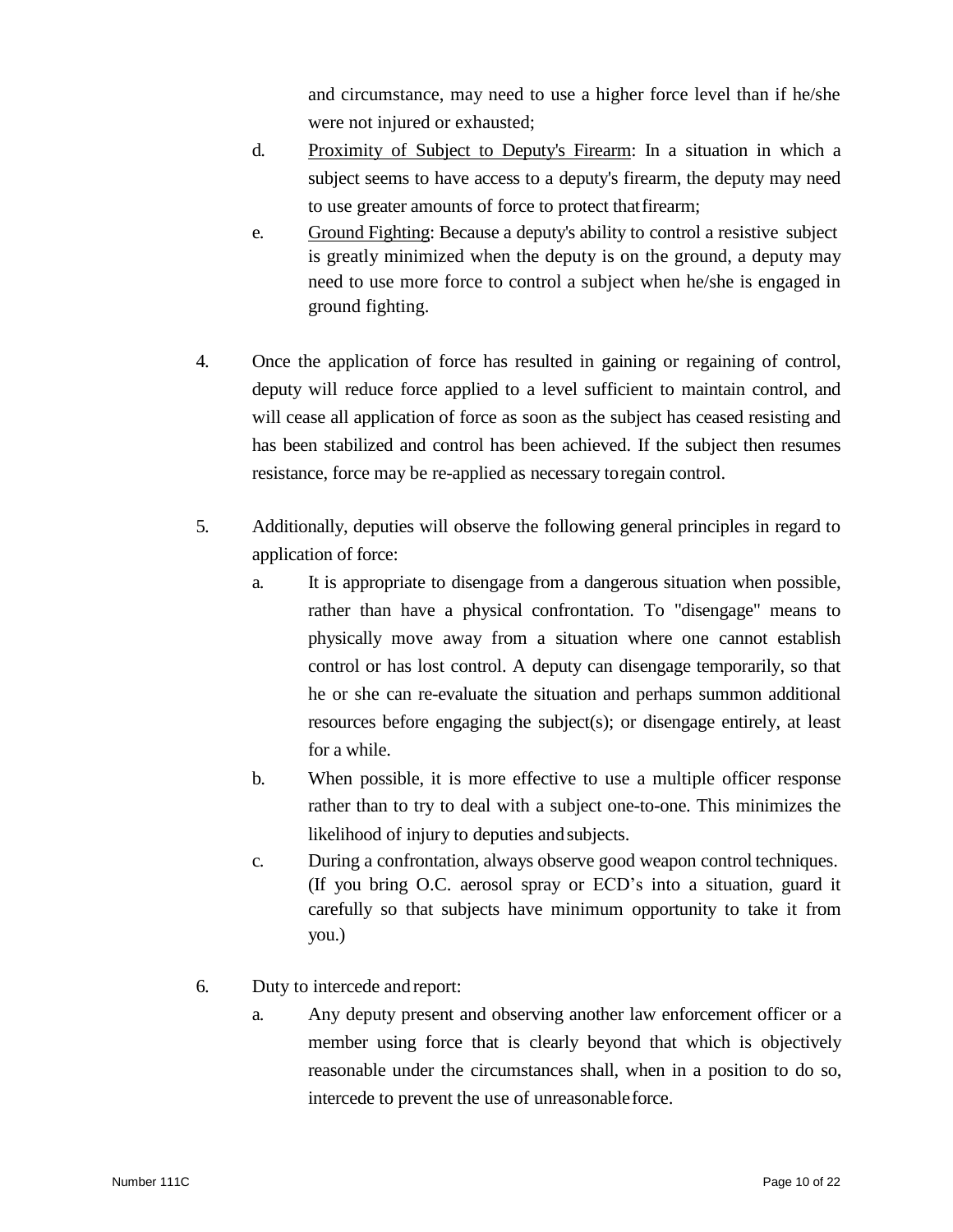b. Any deputy who observes another law enforcement officer or a member use force that is potentially beyond that which is objectively reasonable under the circumstances should report these observations to a supervisor as soon as feasible.

#### *D. APPLICATION OF NON-DEADLY PHYSICAL FORCE*

- 1. If use of physical force seems justified and necessary in a given situation, deputy will - as noted in Procedure C, Step #2 above, first attempt to determine the appropriate level and amount of force to apply, based on threat assessment factors and tactical evaluation, as part of *APPROACHCONSIDERATIONS*.
- 2. If deputy determines that use of physical force is justified and necessary, he or she will use a non-deadly force options, unless the use of deadly force is justified and apparently necessary. The non-deadly physical force options available are those listed as INTERVENTION OPTIONS in the following modes:
	- a. **Control Alternatives.** The third mode, Control Alternatives, includes a wide range of tactics and tools for controlling subjects. *These are divided into four groups: escort holds, compliance holds, control devices, and passive countermeasures.* This mode includes both emptyhand techniques such as applying an escort hold or compliance holds, directing a subject to the ground and tools such as Oleoresin Capsicum (OC) spray, commonly called "pepper spray," and electronic control devices (ECDs). The common thread is that all these tactics and tools are used to control subjects who are displaying passive resistance, active resistance or their threats. Active resistance is behavior that physically counteracts an officer's attempt to control, and which creates risk of bodily harm to the officer, subject, or otherperson.
	- b. **Protective Alternatives.** The fourth mode, Protective Alternatives, include tactics and tools to protect an officer while also managing continuing resistance. *The tactics include focused strikes that disrupt a subject's ability to continue to resist or fight, a diffused strike (Incapacitating Techniques) that can cause an immediate—though temporary—cessation of a subject's violent behavior and the use of baton strikes to impede a subject.* The difference between Protective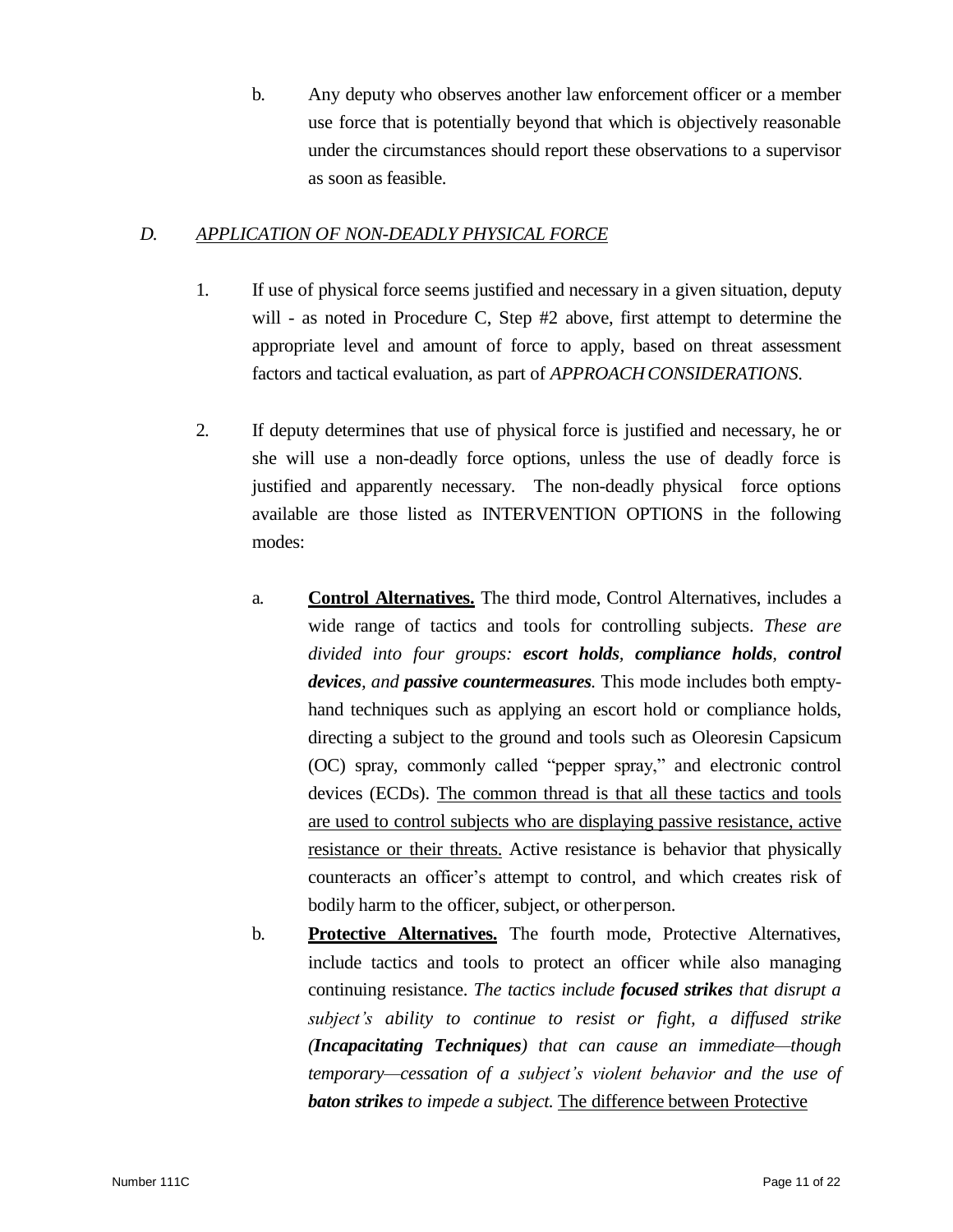Alternatives and the Control Alternatives category just mentioned is that with Protective Alternatives the purpose is not only to control the subject, but also to protect the officer. Protective Alternatives are to overcome continued resistance, assaultive behavior, or their threats.

*NOTE: Several tactics may fit either into Control Alternatives or Protective Alternatives, depending on the situation*. *Which mode any of these tactics fits into depends on the totality of the circumstances in a given use-of-force situation. A particular tactic may qualify as a Control Alternative in one situation because of the purpose for which it is used. But that same tactic may, in a different use-of-force situation, more properly qualify as Protective Alternatives because of why it is being used in that situation.*

- 3. Deputies will apply these force options in accordance with principles and techniques learned during Defensive and Arrest Tactics (DAAT) training, both during recruit and F.T.O. training.
- 4. Specifically, in regard to the use of "Chokeholds"; The use of a respiratory restraint also known as a chokehold, is limited to circumstances where deadly force is authorized. A chokehold is only permitted as a last resort, after all other options have been attempted and/or considered and those options would have been impractical or ineffective.
- 5. Specifically, in regard to use of O.C. and ECD, deputies will as noted above attempt to gain compliance from a subject or subjects whenever possible through presence and dialogue. A deputy shall not brandish, display or threaten to use O.C. or an ECD unless he or she can reasonably conclude its use may become justified or anticipated.

*NOTE: The justification for actual use of O.C. and/or an ECD is active resistance or the threat of active resistance from a subject or subjects. Passive resistance without posing an articulable threat of harm to deputies or others does not permit the use of O.C. or an ECD.*

- 6. Specifically, in regard to use of intermediate weapons (policebatons):
	- a. The standard baton for the Sheriff's Office will be a 26" wooden baton which is available for use by deputies at all times when on-duty.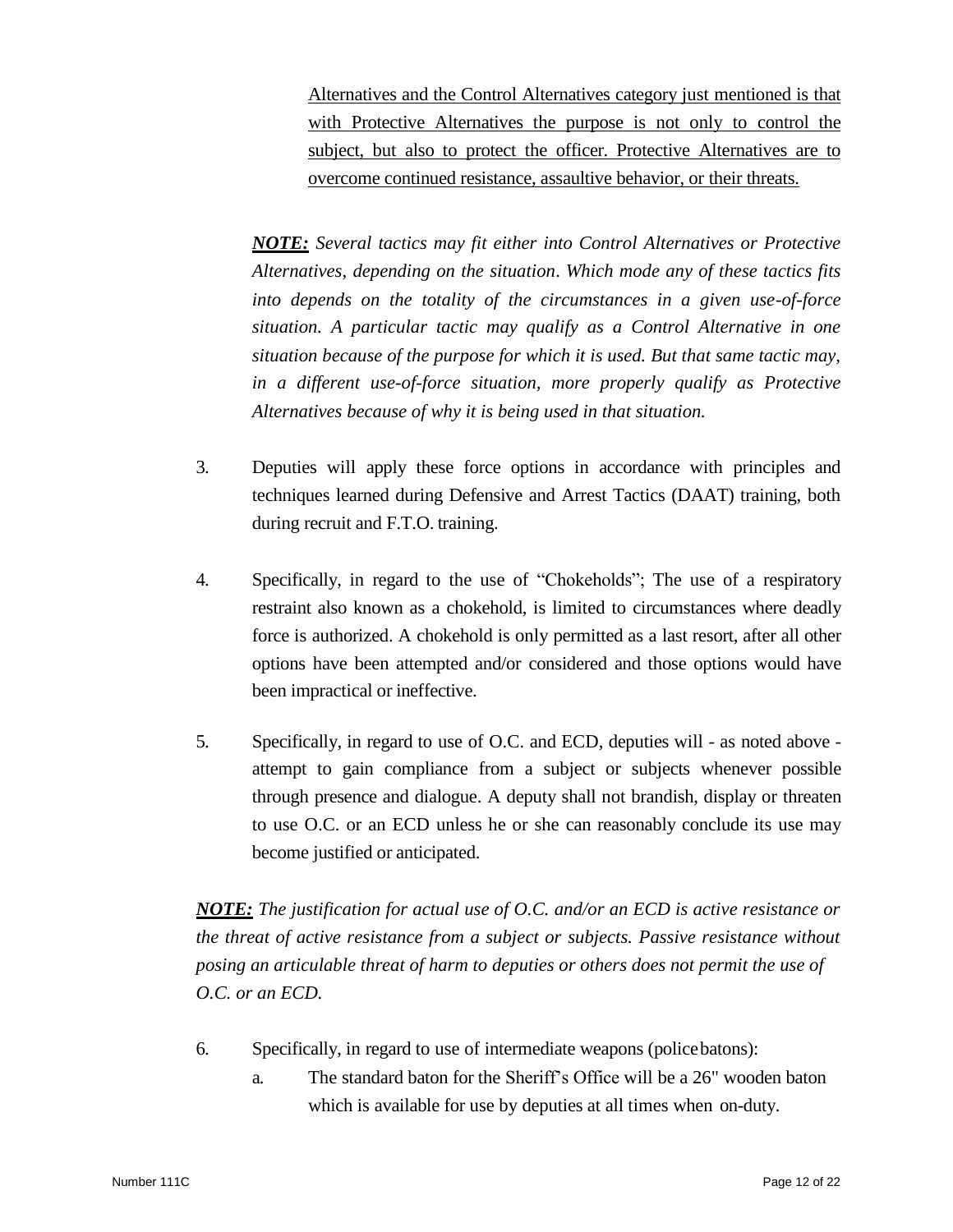Deputies are authorized to carry and use expandable metal batons instead, however these must be purchased at the deputy's own expense. Expandable metal batons will be issued to detectives, as standard equipment.

- b. Deputies will carry a baton on their persons at all times when outside of the patrol vehicle. However, it is up to the discretion of each deputy as to whether or not to wear a baton at other times (such as when in a vehicle.)
- c. In using a baton, a deputy will not strike an individual above the shoulders, unless such action would be justified under use of deadly force guidelines (in which case it is regarded not as a trained technique, but as a technique which may be untrained but justified). That is, purposeful, intentional striking of a subject in the neck or head is considered application of deadly force. (*NOTE: This does not apply to accidental strikes to the head or neck.*)

# *E. DEADLY FORCE JUSTIFICATION*

- 1. As noted in above policy statement, deadly force (as defined above) may be applied as a last resort to prevent death or great bodily harm to oneself or another person - that is, if non-deadly force options have proven ineffective or would clearly be ineffective in a given situation. Deadly force may only be used if the criteria for imminent threat of death or great bodily harm are present, and only when no other alternative seems reasonably possible to prevent infliction of death or great bodily harm. The criteria for "*imminent threat*" of death or great bodily harm" includes the following:
	- a. The subject has the apparent intent to inflict death or great bodily harm;
	- b. The subject has the apparent ability and means (delivery system) to inflict death or great bodily harm. (This generally includes a weapon or object being used as a weapon, although that is not absolutelyrequired.);
	- c. The subject has the opportunity to inflict death or great bodily harm; and
	- d. There is immediate jeopardy that the subject seems likely to inflict death or great bodily harm.
- 2. A deputy may apply deadly force, under provisions listed in #1 above, by use of a firearm.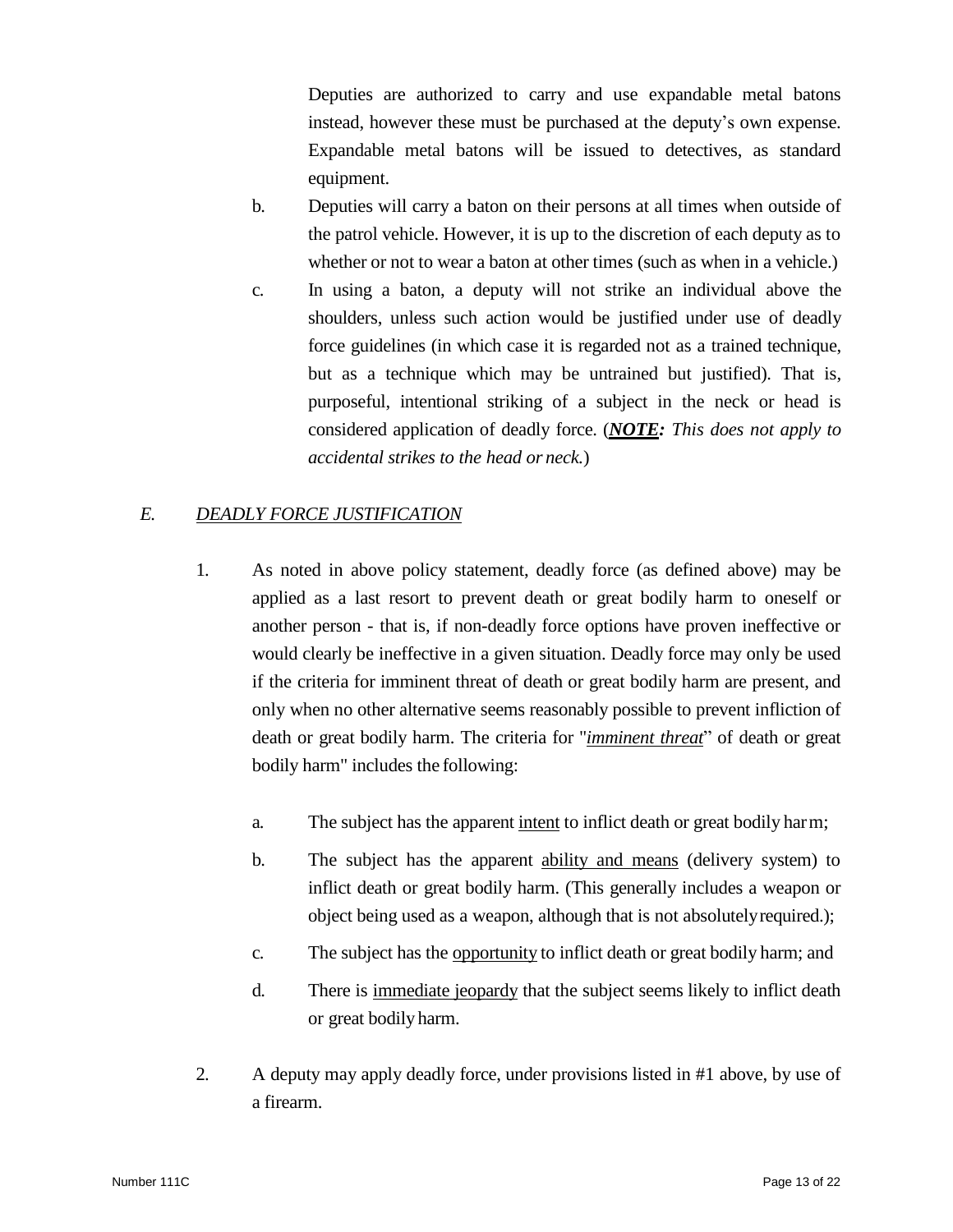- 3. Before applying deadly force (except in the specific case of a fleeing felon), deputy will, to the greatest extent possible in a given situation, do the following:
	- a. Move to cover;
	- b. Identify yourself as a police officer (as you move to cover, when possible);
	- c. Order the subject to desist from the unlawful activity, and threaten the use of deadly force (if justified) if the subject does not desist;
	- d. As you draw your firearm, move to or from cover and if necessary simultaneously challenge the subject.

*NOTE***:** *See step #5 below specifically in regard to use of deadly force against fleeing felons.*

- 4. When using a firearm as a means of applying deadly force in a justified situation, deputy will follow these steps, to the greatest extent possible in a given situation:
	- a. Move to or from cover, and verbally challenge the subject simultaneously, as you draw your firearm;
	- b. From cover, identify and isolate the suspect and continue verbalization.
	- c. Shoot the gun as a last resort if all force options have failed or would have been ineffective.
- 5. A deputy may use deadly force to stop a fleeing felon (or suspected felon), only if:
	- a. The subject has threatened the deputy with death or great bodily harm OR the deputy has probable cause to believe that the subject has caused or imminently threatens to cause the death or great bodily harm to another person AND
	- b. The deputy reasonably believes that the suspect poses a continued threat to the community if he or she is not apprehended; AND
	- c. The deputy reasonably believes there is no other way to make the arrest or retain custody of the person once arrested;AND
	- d. The deputy has first given the subject some warning of the imminent use of deadly force if the subject does not stop, unless there is a very strong reason why it is not feasible or possible to give such warning.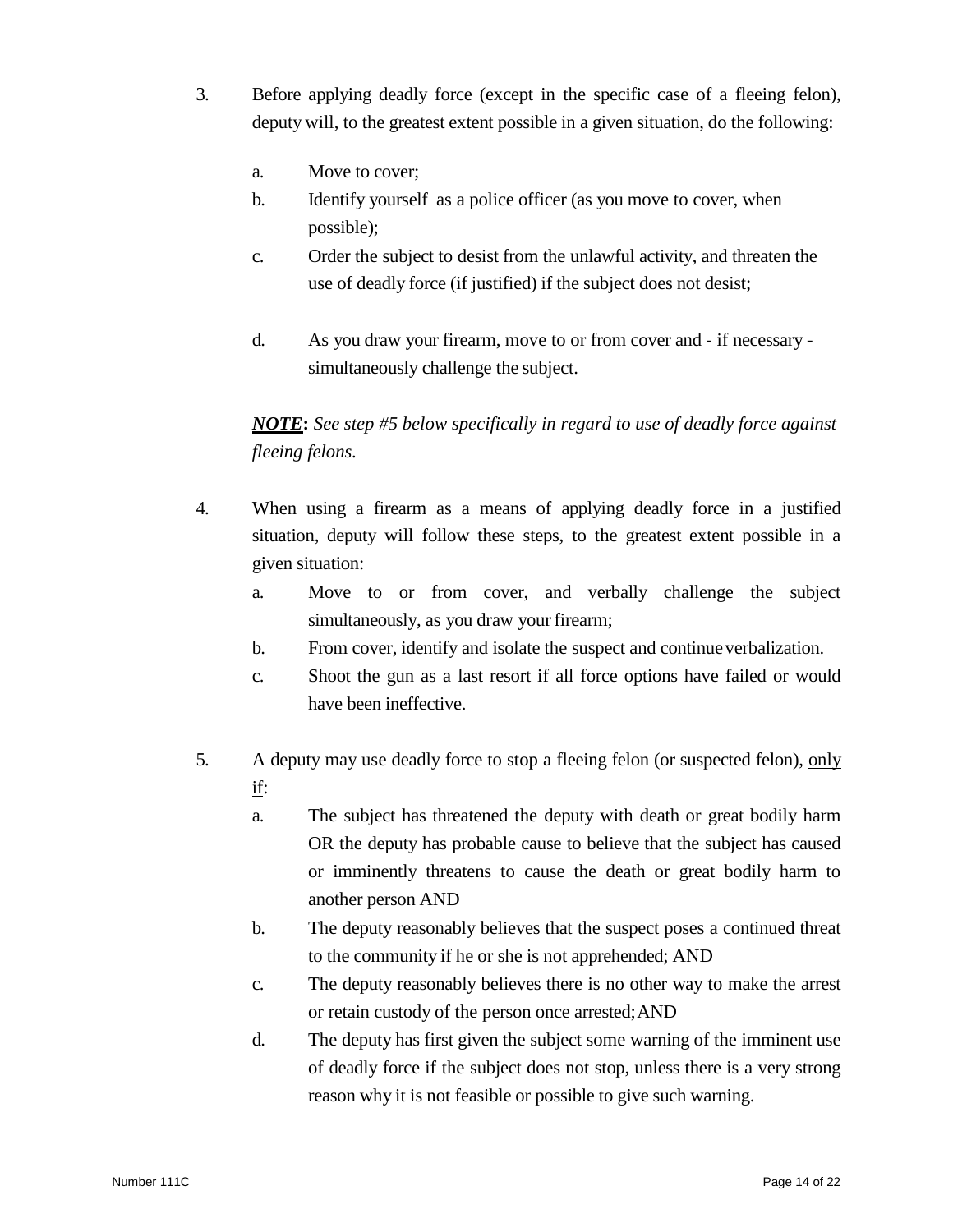# *F. FOLLOW-THROUGH TO USE OF FORCE*

Following any situation involving the use of force, deputy or deputies involved will initiate necessary and appropriate follow-through procedures to ensure safety and welfare of subject(s) and to help ensure security of subjects and the scene. Followthrough procedures to be initiated include:

### 1. Stabilization / Debriefing

- a. Deputies will place handcuffs on any individual in custody, and if deputy reasonably believes that the person may become violent, attempt to escape, or poses a danger to himself/herself orothers.
- b. Deputy will cuff subject to the rear, and double-lock the cuffs. (*NOTE***:**  *The only exception to handcuffing a subject in the rear is if there is a clear reason to cuff a subject in front instead, due to an injury or the likelihood of worsening a chronic medical problem of the subject.*)
- c. Deputy will leave handcuffs on the subject while he/she is being transported to jail, and will then only remove the handcuffs when it is clearly safe to do so, with the consent of the jail deputy.
- d. Deputy will calm himself/herself, other officers, and the subject(s), attempting to defuse the high emotions of asituation.
- e. Deputy will try to assure the subject that he/she is safe, and try to get him or her to cooperate.

#### 2. Monitoring for Injuries / Provision of First Aid or MedicalTreatment

- a. Deputy will perform an initial medical assessment to determine if injuries are present, and - if so - what the extent of such injuries are. Deputy will:
	- 1) Determine subject's level of consciousness;
	- 2) Check airway, breathing and circulation;
- b. If necessary, deputy will provide first aid or other care to the level of his/her training.
- c. If subject's injuries seem to warrant medical attention, deputy will arrange transportation of subject to nearest medical facility for treatment.
- d. If O.C. aerosol spray was used on asubject:
	- 1) Deputy will first attempt to rinse the subject's eyes and face and other contaminated areas with clear water; when safe to doso.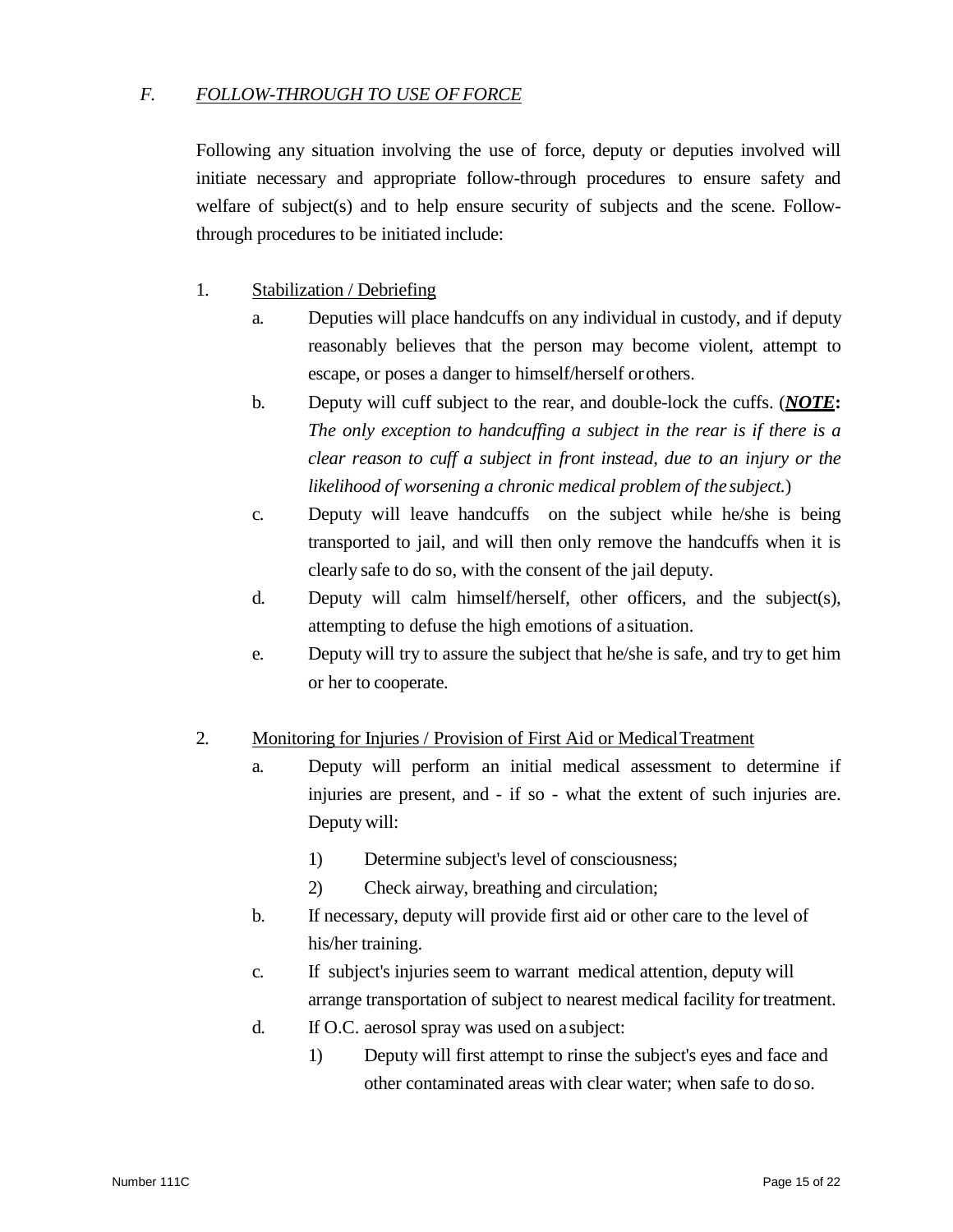- 2) If water is not readily available or if the water does not relieve the effects of the O.C., deputy may use SUDECON pads to aid in decontamination. (These are kept in first aid kits in the trunks of squad cars.)
	- a) When the subject is under control and has been stabilized, areas that have been contaminated by O.C. may be wiped with the pads. The liquid may also be squeezed from the pads into the eyes to further relieve the effects of the O.C.
	- b) One or two pads should be sufficient until water is available.
- 3) Deputy will document any use of SUDECON pads in his/her report on the incident.
- 4) Deputy will seek medical attention for the subject, however, if any of the followingexist:
	- a) Subject does not recover after 45 minutes orso;
	- b) Subject wore contact lenses when sprayed;
	- c) Subject requests an ambulance and/or treatment.

*NOTE***:** *In accordance with provisions of s.940.291, Wis. Stats., a law enforcement officer, while acting in the course of employment," who intentionally fails to render or make arrangements for any necessary first aid for any person in his or her actual custody is guilty of a Class A misdemeanorif bodily harm results from the failure." Similarly, a law enforcement officer may be guilty of a Class A misdemeanor under this statute if he or she knowingly permits another person to fail to render aid or make any arrangements for any necessary first aid for an injured person incustody.*

- 3. Search of Subject(s)
	- a. Once a subject has been stabilized (handcuffed) and checked for injuries, deputy will conduct a search for weapons, items of contraband, and/or evidence.
	- b. To greatest extent feasible, male deputies should conduct a patdown (frisk) search of male subjects and female deputies should search female subjects. However, if that is not feasible, then deputies of either sex may search a subject of the opposite sex.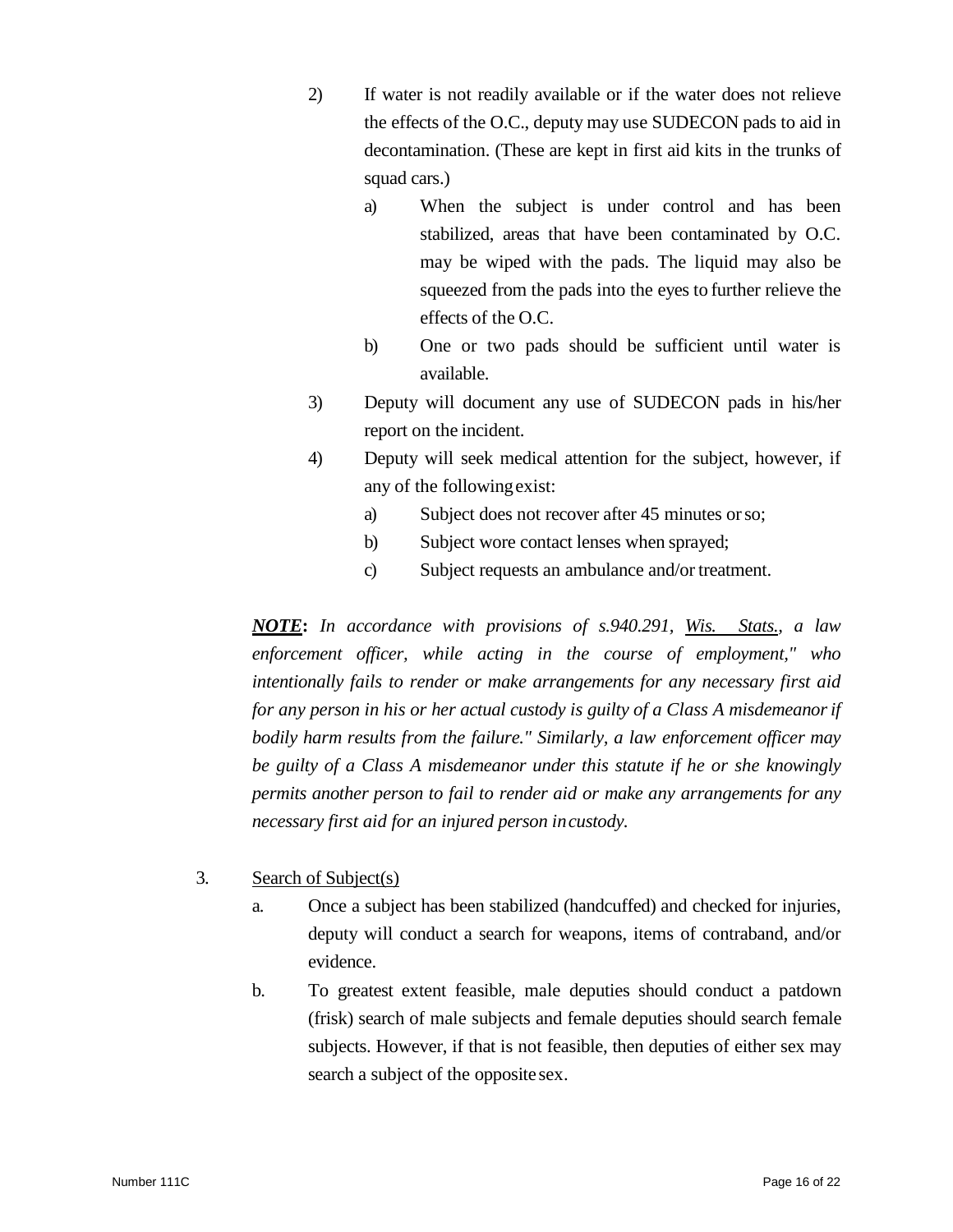# *NOTE***:** *It is imperative to search each subject before placing him or her into a squad car.*

- 4. Escort of Subject(s)
	- a. Following the search, deputy will escort subject(s) to a transportation vehicle or other appropriate location. During escort, deputy will use proper techniques to ensure safety, prevent escape, and prevent injuries to anyone involved.
	- b. Depending upon the subject's level of cooperation, deputy may have to use one of various techniques during escort. These may include: blanketing the arm, escort holds, compression holds, compliance holds, or team tactics. But Deputy will always remain hands-on when a subject has been placed in cuffs.

#### 5. Transportation of Subject(s)

- a. Deputy will, as necessary in a given situation, transport subject(s) to an appropriate location, such as the Jefferson CountyJail.
- b. Deputies will not place any subject face down (prone) in a squad during transportation, so as to prevent *Medically Significant Behavior* (see below). Instead, the preferred position for transportation is with subject sitting up. Prisoners will **never** be hogtied.
	- 1) Agitation or Excitement = Increased activity and intensity
		- a) Aggressive, threatening, or combative gets worse when challenged or injured
		- b) Amazing feats of strength
		- c) Pressured loud speech
		- d) Sweating (or loss of sweatinglate)
		- e) Dilated pupils/less reactive to light
		- f) Rapid breathing
	- 2) Delirium = Confusion
		- a) Disoriented
		- b) Person, place, time, purpose
		- c) Rapid onset over a short period of recenttime
		- d) "He just started acting strange
		- e) Easily distracted/lack of focus
		- f) Decreased awareness and perception
		- g) Rapid changes in emotions (laughter, anger,sadness)
	- 3) Psychotic = bizarre behavior
		- a) Though content, inappropriate for circumstances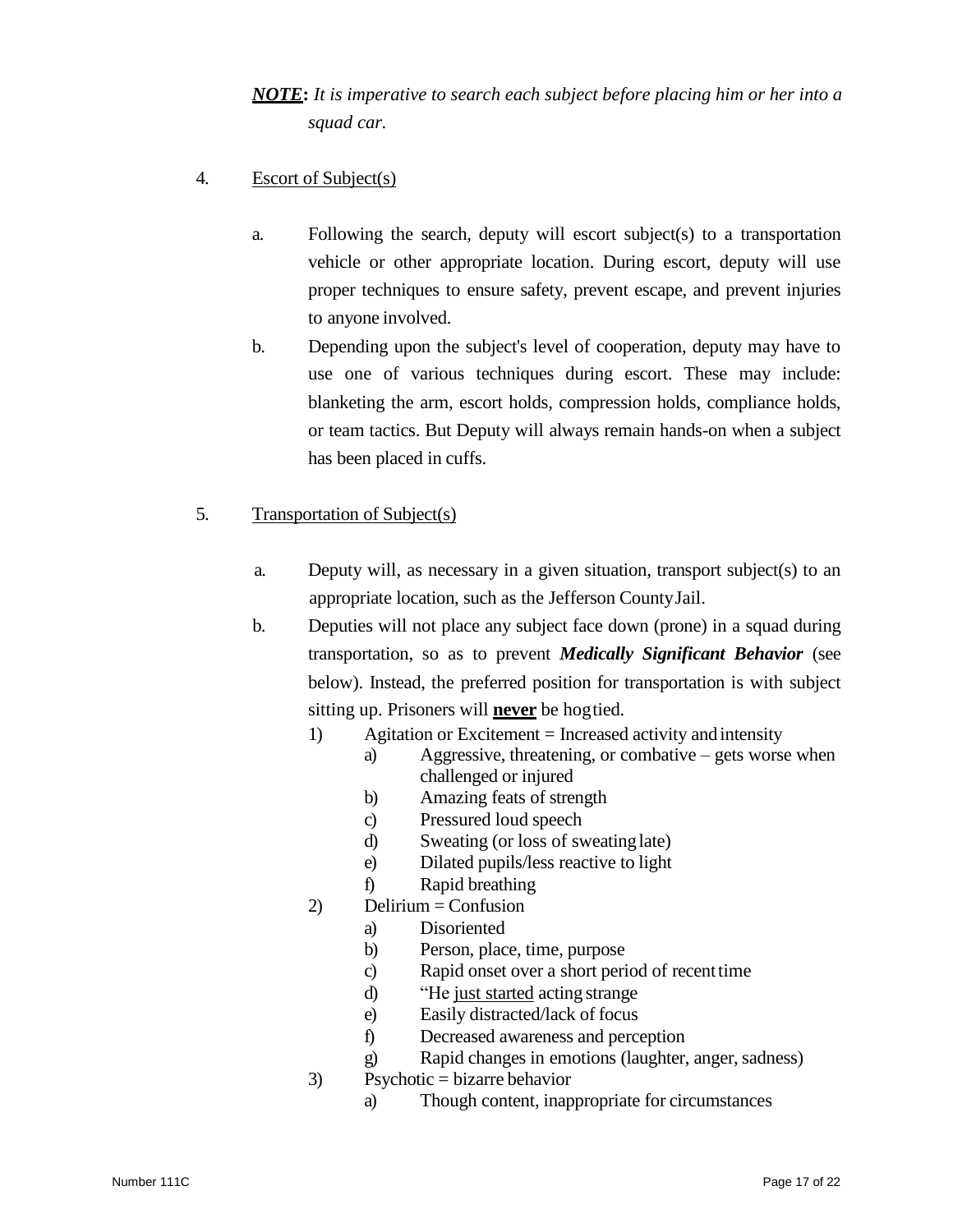- b) Hallucinations (visual or auditory)
- c) Delusions (grandeur, paranoia, or reference)
- d) Flight of ideas/tangential thinking
- e) Makes you feel uncomfortable
- c. While transporting subject(s), deputy will continue to monitor subject(s) to be sure that all are safe and undercontrol.

#### 6. Turnover of Subject(s) / Removal of Restraints

- a. Deputy will, upon delivery of subject(s) to an appropriate location, such as the jail, turn over the subject(s) to proper authorities, according to the established procedures of that facility.
- b. Deputy will remove handcuffs from subject appropriately, depending upon subject's level of compliance and cooperation.
	- 1) If subject appears cooperative upon turnover, use the "cooperative subject handcuff removal technique."
	- 2) If subject is resistive or aggressive, or has previously been violent in a similar situation, use the "multiple officer/team tactic handcuff removal technique," if uncuffing is appropriate at all, at the time.
- c. If O.C. aerosol spray had been used against an arrested subject, deputy will so notify jail staff so that they can provide appropriate care and treatment to the subject.

# *G. DOCUMENTATION OF USE OF FORCE*

- 1. Following any incident involving use of physical force against a subject or subjects, deputy involved will complete a JEFFERSON COUNTY USE of FORCE REPORT. The USE of FORCE REPORT is to be accurate, thorough, and objective, and contain a full description of the incident and the justification for use of force. The report is to be completed according to the "Use of Force Documentation Checklist" and is to minimally include the following information:
	- a. Background Information: date and time of the incident; exact location of the incident; and names of all involved;
	- b. Approach Factors: information about factors involved in the incident prior to the application of force - such as, deputy's duty assignment at time of incident, deputy's approach to the situation; reason for contact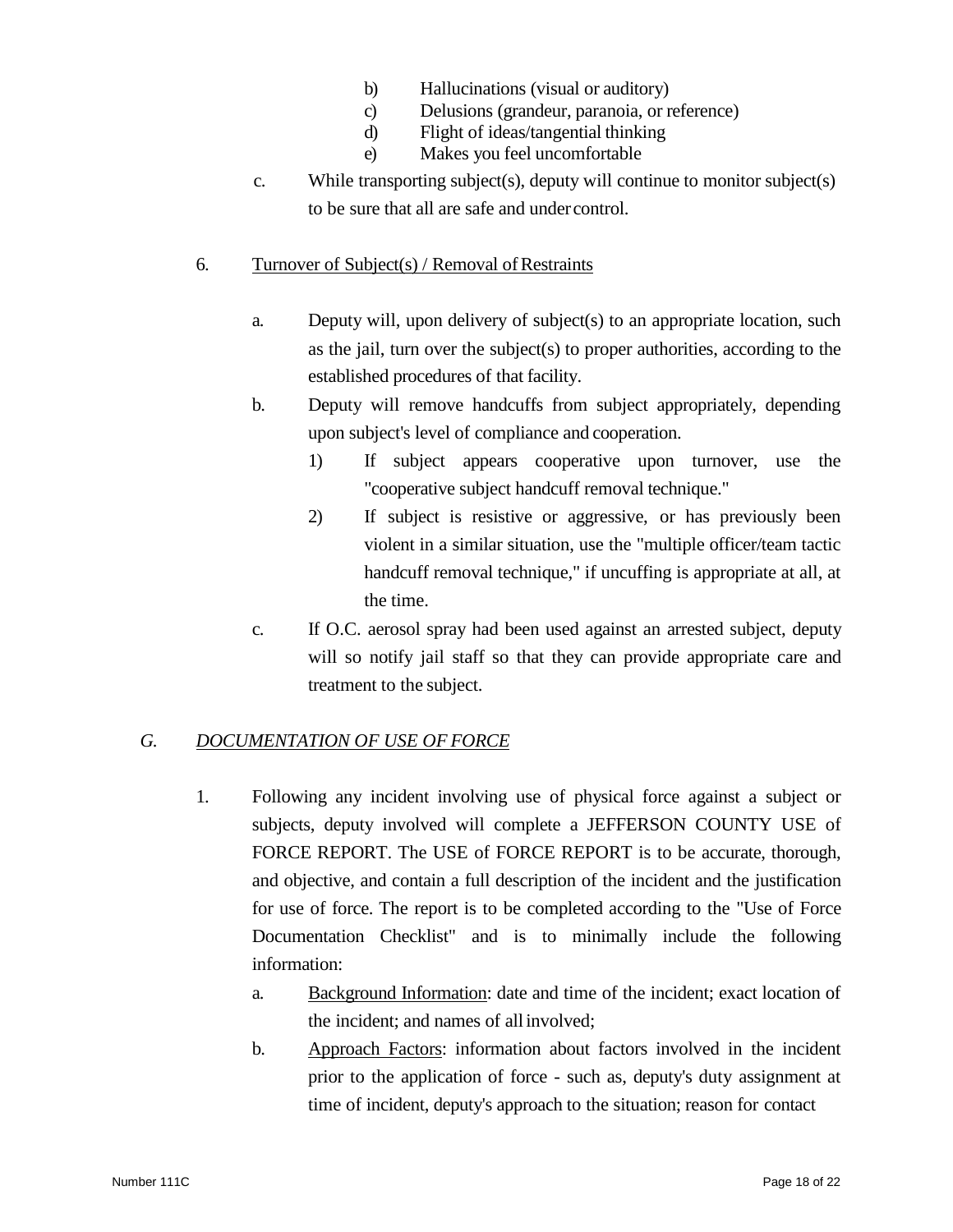with subject(s); threat assessment factors; tactical evaluation factors; and reasons for deputy's assessment that force was necessary;

- c. Use of Force: specific information about the actual use of force (intervention options), including:
	- 1) Description of subject's behavior and deputy's actions in response to that behavior;
	- 2) Levels of force applied, and reasons for that. This section of the report should clearly indicate each level of force which was used, including both non-physical and physical force options, and the justification for application of each level of force. There should be explanation of any escalations of force levels, based on subject's behavior;
	- 3) Information about any special circumstances relevant to the incident, such as a sudden assault by a subject, subject's ability to rapidly escalate force, apparent emotional disturbance by subject, and any other information about the subject(s) or deputy(s), such as deputy's injury or exhaustion, etc. Such information may be important in justifying deputy's actions in the situation.);
- d. Follow-Through: specific information about all follow-through steps taken following the use of force incident, including all of the steps listed in Procedure F above. (*NOTE***:** *This should include information on any decontamination if O.C. aerosol spray was used*.);
- e. Investigative Findings: any information about subject(s) involved in the incident, learned in deputy's preliminary investigation or from his/her knowledge of the subject(s), which would help put the incident in better perspective. This could also include information about a subject's medical or psychological history, witness statements, threats, previous behavior or incidents in which the subject was involved, and soon.
- 2. If the incident involved physical evidence or a weapon, deputy will also complete a JEFFERSON COUNTY PROPERTY AND INVENTORY form.
- 3. If the incident also involved a possible violation of criminal statutes by a subject or subjects, deputy will also complete a REQUEST FOR CRIMINAL COMPLAINT form.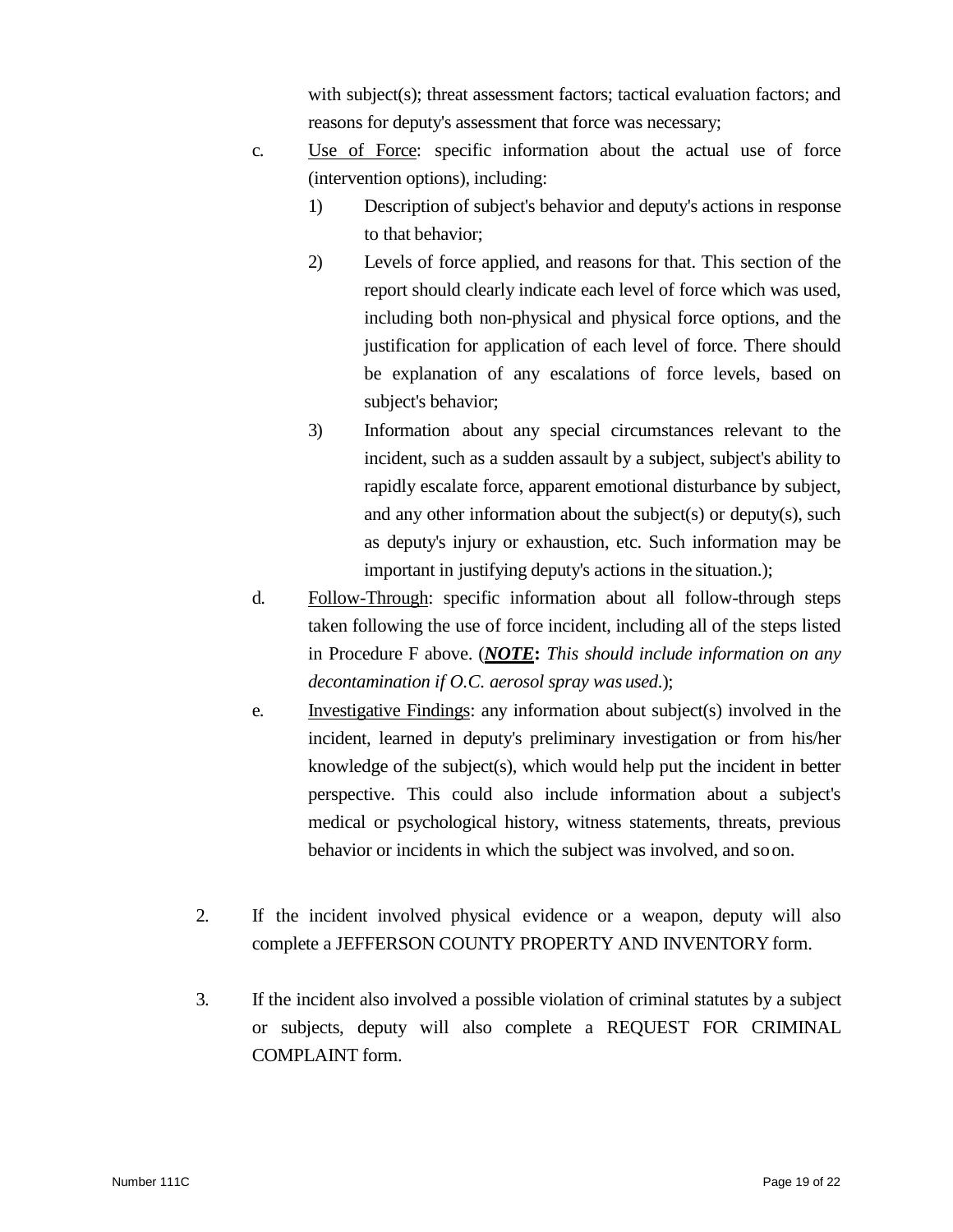- 4. Upon completion of the appropriate forms, deputy will route them to the on-duty patrol sergeant and then the appropriate department secretary.
- 5. The appropriate secretary will then transcribe the reports and will route them to the involved deputy for proof. Once the report has been proof read it will be corrected if needed and then forwarded to the Divisional Captain for his/her review and assignment to a Use of Force review committee if necessary.
- 6. Divisional Captain or Use of Force committee will conduct its review and file a report of their findings.
- 7. The Patrol Captain will review the committee's findings and take appropriate actions. This may include additional training, policy revisions, or other corrective actions as deemed necessary.

# *H. SUPERVISORY REVIEW OF USE OF FORCEDOCUMENTATION*

- 1. Patrol Captain or designee will routinely review reports on incidents involving use of force to determine whether or not force used was in conformance with provisions of policy.
- 2. If corrective actions, including any necessary training or counseling or discipline, are apparently required, the divisional Captain will ensure that such actions are taken.
- 3. Copies of all such reports will also be routed to Sheriff and ChiefDeputy.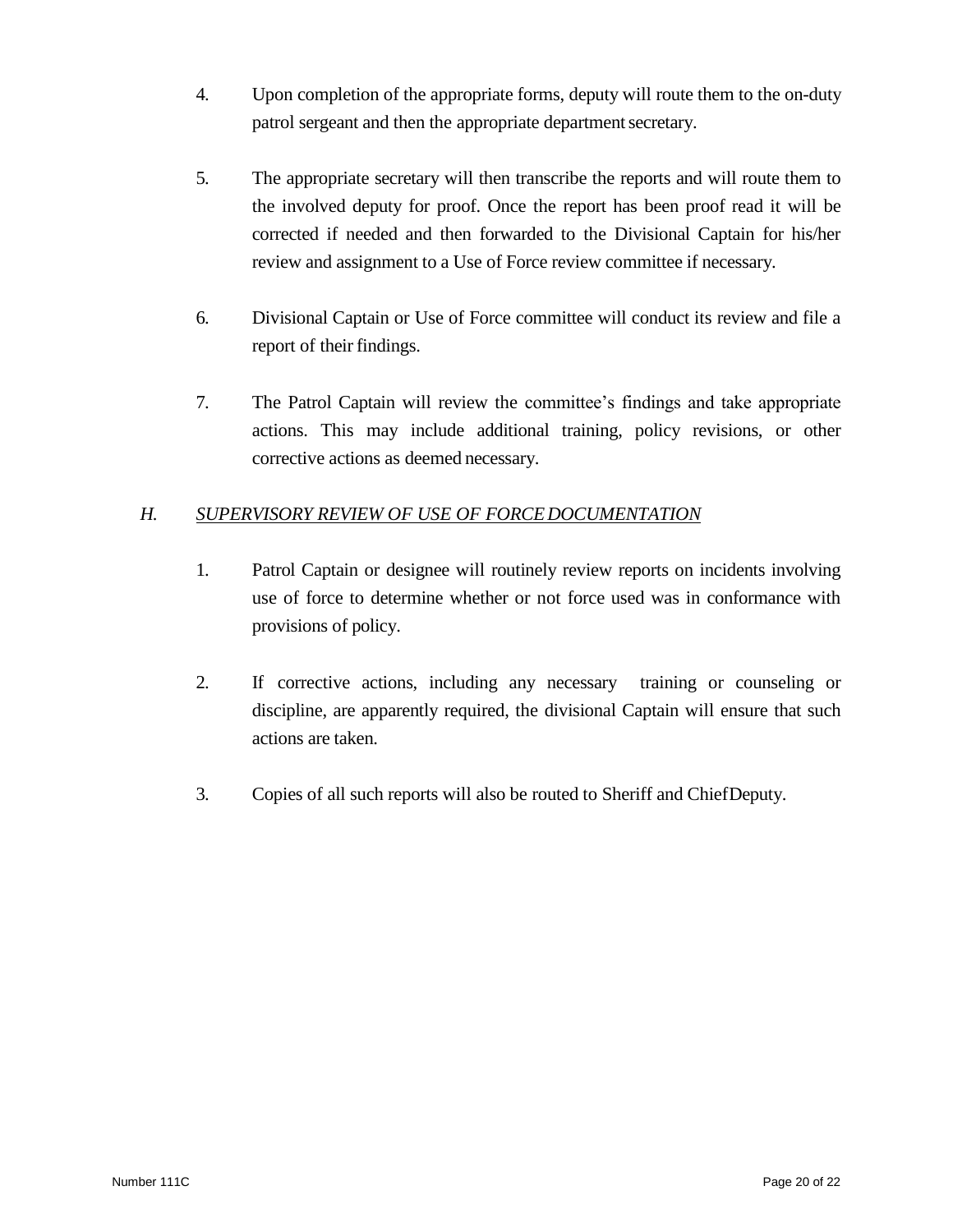**WISCONSIN LAW ENFORCEMENT ACCREDITATION GROUP** *Challenging Wisconsin's Law Enforcement Agencies to Pursue Excellence*



Mark Ferguson, President Chief of Police Glendale Police Department 5909 N. Milwaukee River Pky. Glendale, Wisconsin 53209 Tel: (414) 228-1753 E-mail: [m.ferguson@glendalewi.gov](mailto:m.ferguson@glendalewi.gov)

April 20, 2021

Sheriff Paul Milbrath Jefferson County Sheriff's Office 411 S. Center Ave Jefferson, WI 53549

Re: U.S. Department of Justice, Standards for Certification on Safe Policing for Communities

Dear: Sheriff Milbrath

On behalf of the Wisconsin Law Enforcement Accreditation Group, this letter confirms we are certifying that the Jefferson County Sheriff's Office meets certain eligibility requirements set forth by the U.S. Department of Justice for discretionary federal grants. The Jefferson County Sheriff's Office is qualified to receive federal grants for three years from the date of this letter.

Pursuant to Section 2 of the Presidential Executive Order on Safe Policing for Safe Communities, dated June 16, 2020, Executive Order No. 13929 (the "Executive Order on Safe Policing"), the U.S. Department of Justice's discretionary grant funding is only available to state, local, and university or college law enforcement agencies that have obtained (or are in the process of seeking) credentials certifying that they meet certain standards on use of force. The Executive Order on Safe Policing empowers the U.S. Attorney General to designate independent credentialing bodies including the Wisconsin Law Enforcement Accreditation Group — to certify that a law enforcement agency meets the conditions of eligibility for federal grants.

Following our review, we have determined that the Jefferson County Sheriff's Office meets the mandatory conditions for certification. Accordingly, the Wisconsin Law Enforcement Accreditation Group will include your agency going forward within our database of certified law enforcement agencies. On or before January 31st of each year, we will provide the name of each certified law enforcement agency to the Director of the COPS Office.

If you would like to discuss further, please do not hesitate to contact me either by email at [m.ferguson@glendalewi.gov o](mailto:m.ferguson@glendalewi.gov)r by phone at (414) 228-1753.

Respectfully,

Mack Pergusan

Chief Mark Ferguson, President Wisconsin Law Enforcement Accreditation Group